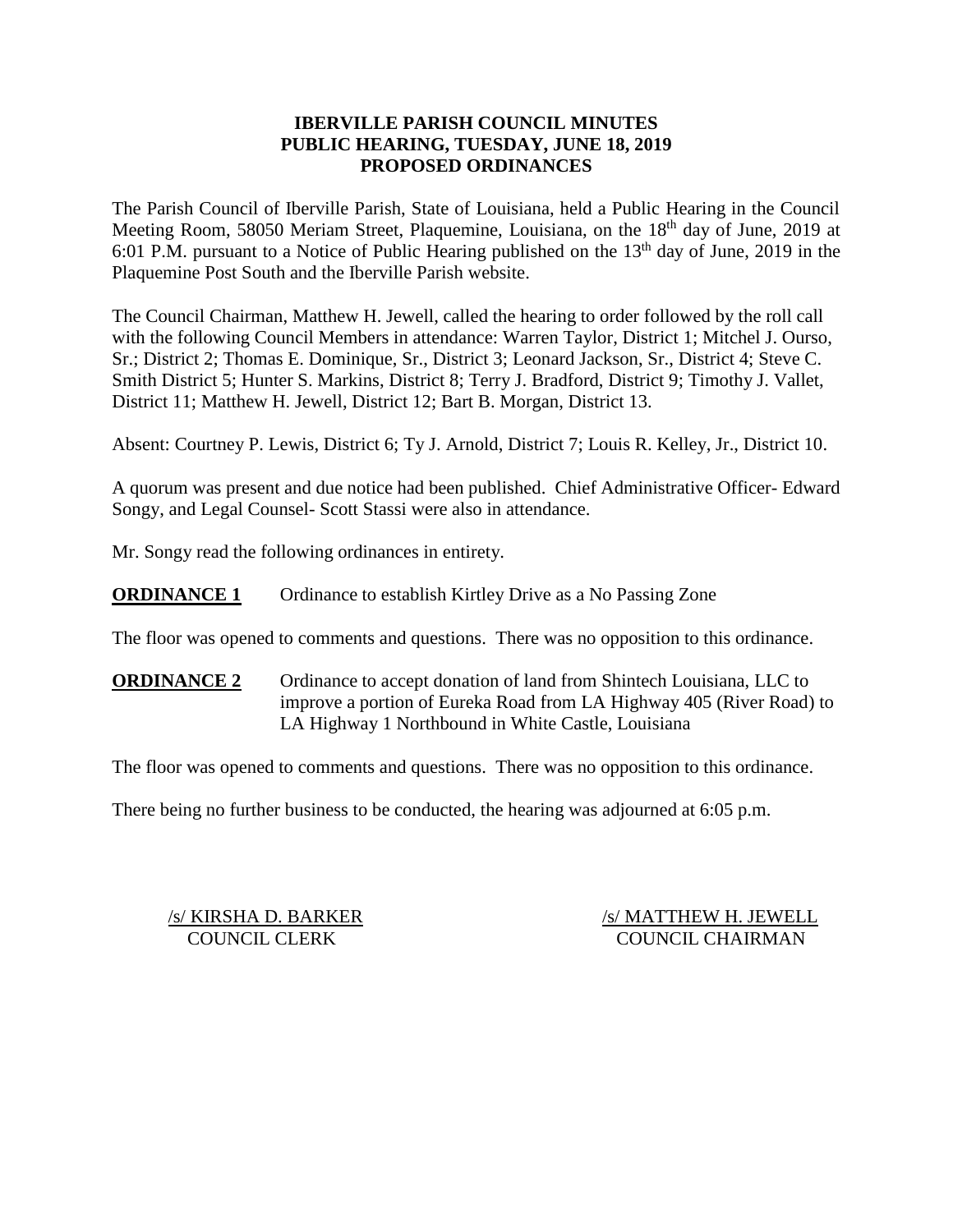### **IBERVILLE PARISH COUNCIL MINUTES REGULAR MEETING, TUESDAY, JUNE 18, 2019**

The Parish Council of Iberville Parish, State of Louisiana, met in Regular Session, in the Council Meeting Room, 2nd Floor, Courthouse Building, 58050 Meriam Street, Plaquemine, Louisiana, on the  $18<sup>th</sup>$  day of June, 2019.

The Council Chairman, Matthew H. Jewell, called the meeting to order at 6:30 p.m. followed by the roll call with the following Council Members in attendance: Warren Taylor, District 1; Mitchel J. Ourso, Sr.; District 2; Thomas E. Dominique, Sr., District 3; Leonard Jackson, Sr., District 4; Steve C. Smith District 5; Hunter S. Markins, District 8; Terry J. Bradford, District 9; Louis R. Kelley, Jr., District 10; Timothy J. Vallet, District 11; Matthew H. Jewell, District 12; Bart B. Morgan, District 13.

Absent: Courtney P. Lewis, District 6; Ty J. Arnold, District 7.

Parish President- J. Mitchell Ourso, Jr., Chief Administrative Officer- Edward Songy and Legal Counsel- Scott Stassi were also in attendance.

A quorum was present and due notice had been published on the  $13<sup>th</sup>$  day of June, 2019. The Pledge of Allegiance followed.

Council Chairman Jewell called for anyone wanting to make public comments to register with the Clerk. No one registered to speak.

### ADDENDUM

- A) Resolution to declare 2015 Dodge Ram truck as surplus property and provide for the transfer of vehicle to the Village of Grosse Tete
- B) Plaque Presentation for Mrs. Joanne Adams in honor of her retirement from the Iberville Parish Coroner's Office – Dr. James Grace

Upon a motion by Councilman Smith, and seconded by Councilman Markins, it was moved to go into addendum and add the following items to the agenda. The motion having been duly submitted to a vote was duly adopted by the following yea and nay votes on roll call:

YEAS: Taylor, Ourso, Dominique, Jackson, Smith, Arnold, Markins, Bradford, Kelley, Vallet, Morgan. NAYS: None. ABSTAIN: None. ABSENT: Lewis.

The motion was declared adopted by the Chairman.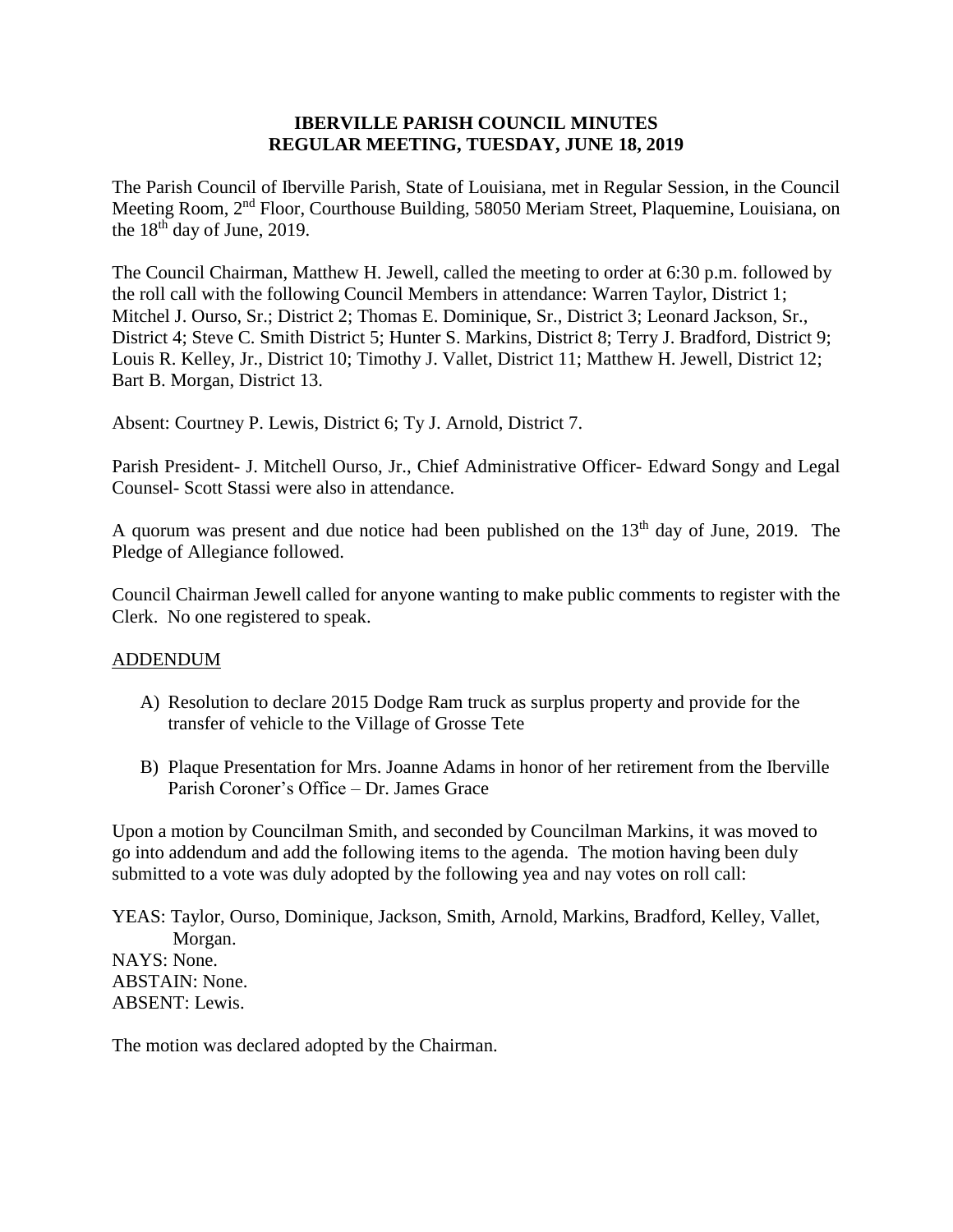## PRESENTATIONS AND APPEARANCES

- A) Plaque Presentation for Mrs. Joanne Adams in honor of her retirement from the Iberville Parish Coroner's Office – Dr. James Grace
	- Dr. James Grace read aloud a plaque that was presented to Mrs. Joanne Adams recognizing her for her outstanding service throughout her 18 years of employment with the Iberville Parish Coroner's Office.
	- Dr. Grace discussed the difficulties of the job and how well Mrs. Adams handled them. He thanked her for her hard work, dedication, dignity, and grace.
- B) Announcing candidacy for Iberville Parish Assessor- Ms. Demi Vorise
	- Ms. Demi Vorise came before the Council to announce her candidacy for Iberville Parish Assessor. Ms. Vorise invited the Council to her campaign kickoff on Thursday, July 11, 2019 in St. Gabriel. She humbly asked the Council for their support.
- C) Tri-City Charm School and Pageant- Ms. Tameka Smith Quiante
	- Ms. Tameka Quaiante came before the Council to introduce the Tri-City Charm School and Pageant, which is a faith based etiquette and social training program for local girls between the ages of 9 to 18. It is a four week program of mentoring through proper social conditioning to help guide young girls through their transitioning ages. The Tri City Charm School was created to encourage a positive movement for girls in our community. In order to raise money to fund the program, they sell candles, t shirts, bath oils, and they also perform plays throughout the community. Ms. Quiante thanked the Council for allowing her to speak and introduce the program.
	- Councilman Dominique asked where the program was located, and Ms. Quiante stated the classes are held at the St. John Baptist Church in Dorseyville.

# APPROVAL OF MINUTES

Upon a motion by Councilman Taylor, and seconded by Councilman Arnold, it was moved to wave the reading of the minutes of May 21, 2019 and approve as written. The motion having been duly submitted to a vote was duly adopted by the following yea and nay votes on roll call:

YEAS: Taylor, Ourso, Dominique, Jackson, Smith, Arnold, Markins, Bradford, Kelley, Vallet, Morgan. NAYS: None. ABSTAIN: None. ABSENT: Lewis.

The motion was declared adopted by the Chairman.

# PRESIDENT'S REPORT

President Ourso reported on the following: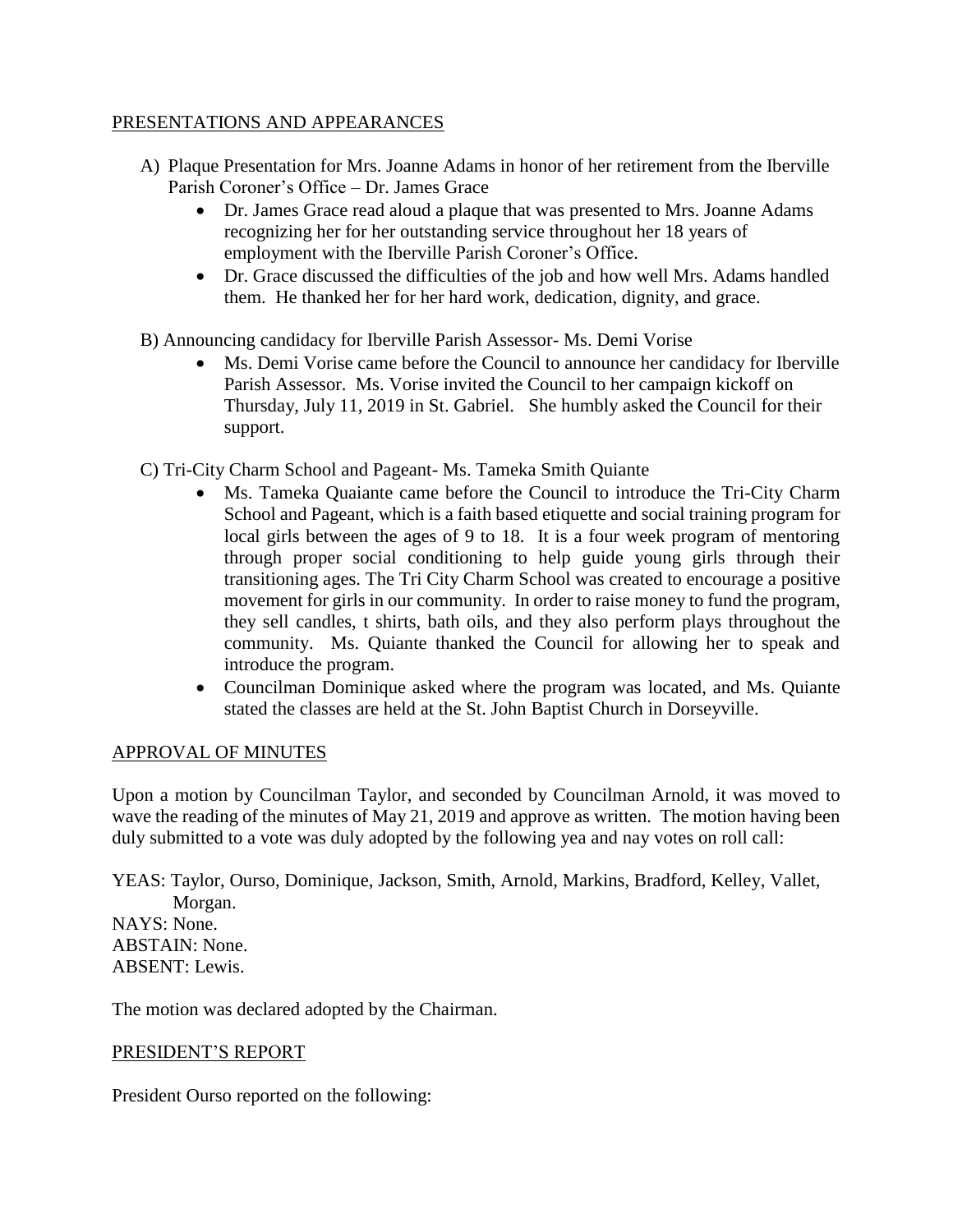- President Ourso thanked Mrs. Joanne Adams for the wonderful job she has done for the Parish and the community.
- President Ourso updated the Council on the Hwy 3066 Road Transfer Program that began under former Governor Jindal's administration. The design of the road from Indian Village Bridge to Hwy 1-90 is 90% complete. The Department of Transportation and Development (DOTD) is currently designing the road, and President Ourso said it is a poor design which would require removing and relocating utilities, as well as acquisition of residents' land along the road. The consulting engineers that are representing the Parish recently met with President Ourso to discuss the road design. There will be a meeting in the Council Chamber Room next Wednesday, June 26, 2019 at 9:00 a.m. to discuss the design with thirteen DOTD representatives. Residents who live along the road are encouraged to attend.
- The environmental impact study for the proposed new bridge will be performed by DOTD. The proposed bridge site has been narrowed down to three potential sites. The study's process is a minimum of 6 months and could possibly go on for 2 years before it's complete. President Ourso stated there will need to be a state wide gas tax to be able to fund this bridge.
- Each municipality in the Parish is responsible for its own flood plain management. The Parish is responsible for the flood plain management of the unincorporated areas. President Ourso stated whether a resident is in a flood zone or not, they should invest in building their home above the crown of the road. He wants to bring in a flood plain manager to advise the Council.
- A packet of pictures were presented to the Council. A preview of the Imagine Iberville magazine was shown, and also a picture of the test run of the giant American flag in front of the Ochsner Medical Facility. The flag raising ceremony will be on Saturday, July 13, 2019 at 10:00 a.m.
- Municipalities pay contracts to have the grass cut along State highways. There is a 48 inch culvert near Blanchard's Building Materials with dirt filling the entire culvert. The State will only issue a Purchase Order for \$4,999.99 which will only cover half of the cost to clean out the culvert. President Ourso also found sink holes in the highway that also need to be addressed by the State.
- Chairman Jewell stated the grass along the State highways between Maringouin and Plaquemine is completely overgrown to at least 2 feet tall in some areas and is becoming a danger to the motoring public.
- The rifle range is getting closer to completion. The Parish Administration put together rules and regulations for the rifle range and presented them to the Council. He asked the Council to review them and discuss any concerns or changes during the public hearing next month. President Ourso said all Parish residents will shoot at the range for free. All military, active or retired, no matter where they reside will get in for free as well. The range will be closed for maintenance on Mondays and Tuesdays. He wants to have a soft opening sometime in July. Shintech will cut the ribbon and take the first shots because without them the range would not be possible.
- The next set of pictures were of the North Iberville Council on Aging Facility. The contract requires them to furnish the building prior to substantial completion.
- Pictures were presented of the Bayou Sorrel / Bayou Pigeon Fire Station's progress. The Parish hasn't accepted substantial completion yet.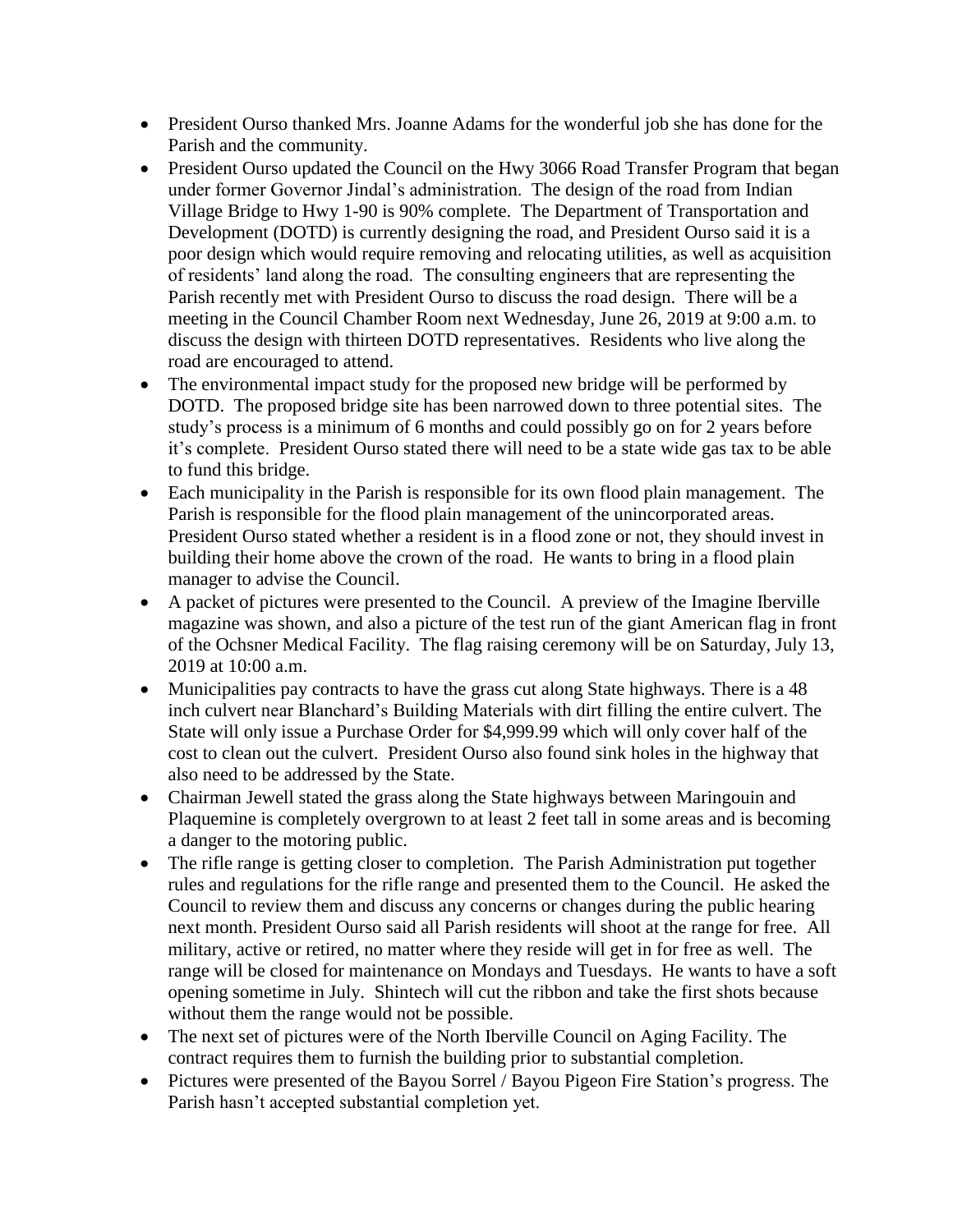- The two new splash pads will not be open until the concrete cures before it can be painted and fencing needs to be installed.
- The Council on Aging Facility in White Castle has a new roof, new septic tank, new ac unit, and is expected to be open in October.
- A picture of the construction of the drill boar for the mount for the Huey Helicopter was presented. The helicopter will be pedestal mounted and officially dedicated during the Veterans Ceremony in November.
- President Ourso stated the 750,000 gallon water tank was yellow because that was the color of the primer, and the tank has since been painted white with the Parish logo in red, white, and blue.
- The University Club in Baton Rouge has opened up a channel along Bayou Manchac. President Ourso protested this and he believes they are in violation of the wetlands. He will keep the Council updated on this situation with East Baton Rouge Parish.

### FINANCIAL REPORT

Finance Director, Randall Dunn stated the Finance Department is currently working on the annual audit. He thanked Mrs. Joanne Adams for her 18 years of employment and commended her on how well she did her job. He stated she handled all of the finances for the Coroner's Office. He asked if there were any questions, and there were none. Chairman Jewell commended Mr. Dunn for doing a great job on the annual audit.

President Ourso came back before the Council to inform them that Governor John Bel Edwards did sign the bill in reference to the Iberville Parish Council taking over the Iberville Parish Parks & Recreation (IPRD). The staff will need to be indoctrinated as Iberville Parish Council employees.

### OLD BUSINESS

# **ORDINANCE IPC# 008-19**

# **ORDINANCE TO DESIGNATE KIRTLEY DRIVE AS A NO PASSING ZONE**

 WHEREAS, Kirtley Drive in Plaquemine, Louisiana currently has a speed limit of 25 MPH and is utilized by residential traffic.

 WHEREAS, the residents living along Kirtley Drive have encountered problems with cars passing in the area at high rates of speed. School buses pick up children in the residential area and the speeding and passing vehicles present a danger to the public.

 WHEREAS, the Iberville Parish Council respectfully requests that Kirtley Drive be designated as a "no passing zone" and to stripe Kirtley Drive to notify the motoring public of such restriction.

 WHEREAS, the parish shall determine and designate the appropriate signs and/or markings to be used to designate the "no passing zone."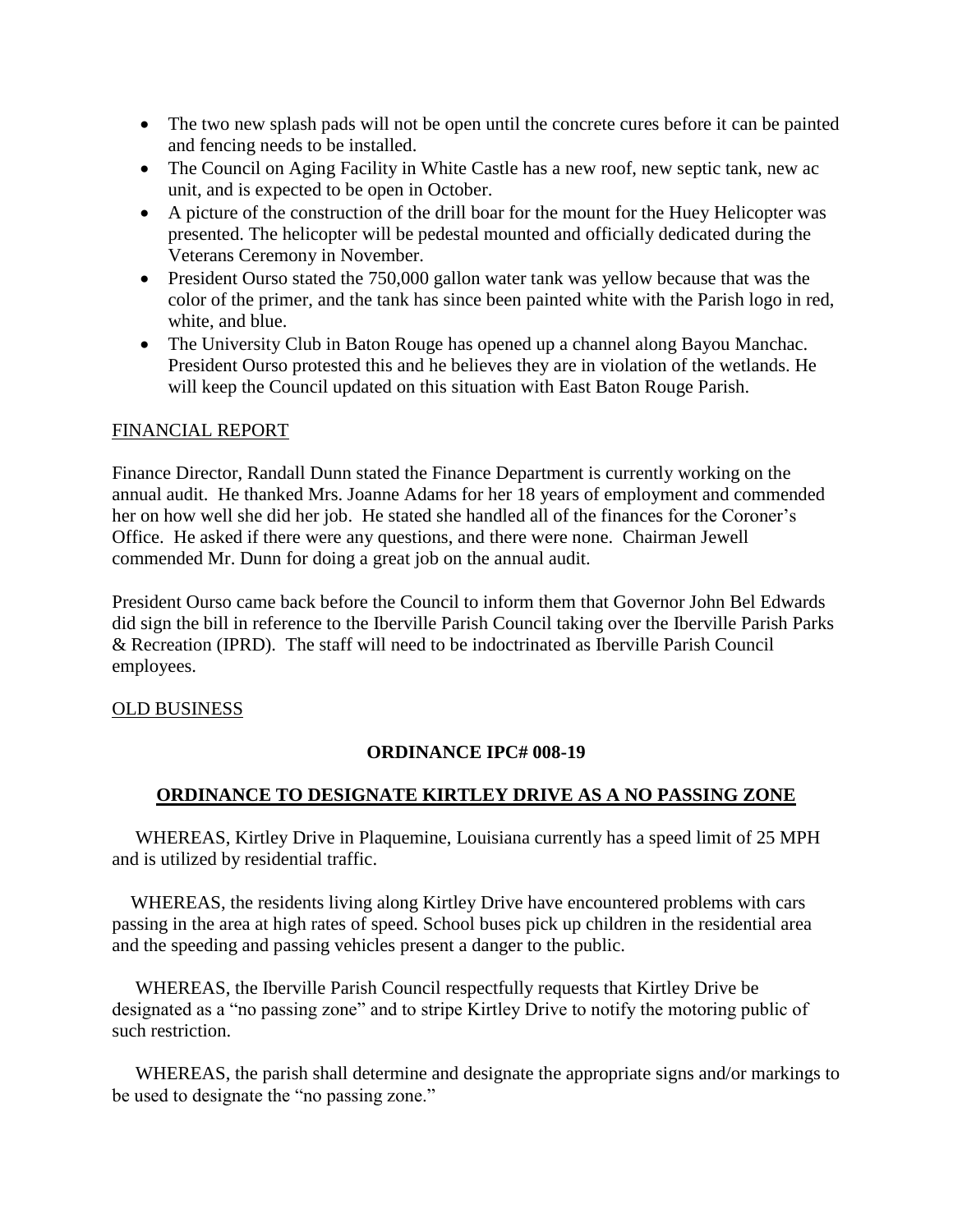WHEREAS, any violation of this ordinance shall be cited by a law enforcement officer by the issuance of a citation and summons to appear before a court of proper jurisdiction.

WHEREAS, any and all person(s) found in violation of this ordinance shall, upon conviction thereof, be fined not less than One Hundred and Seventy Four (\$174.00) Dollars.

 The foregoing ordinance which was previously introduced at the meeting of the Iberville Parish Council on May 21, 2019 and a summary thereof having been published in the official journal on June 13, 2019 the public hearing on this ordinance held on the  $18<sup>th</sup>$  day of June, 2019, at 6:00 p.m., in the Council Meeting Room, 58050 Meriam Street, Plaquemine, Louisiana, was brought up for final passage with a motion by Councilman Taylor, and seconded by Councilman Ourso, having been duly submitted to a vote, the ordinance was duly adopted by the following yea and nay vote on roll call:

YEAS: Taylor, Ourso, Dominique, Jackson, Smith, Arnold, Markins, Bradford, Kelley, Vallet, Morgan. NAYS: None. ABSTAIN: None. ABSENT: Lewis.

The ordinance was declared adopted by the Chairman on the 18<sup>th</sup> day of June, 2019.

#### **ORDINANCE IPC# 009-19**

## **ORDINANCE TO ACCEPT DONATION OF LAND FROM SHINTECH LOUISIANA, LLC TO IMPROVE PORTION OF EUREKA ROAD FROM LA HIGHWAY 405 (RIVER ROAD) TO LA HIGHWAY 1 NORTHBOUND IN WHITE CASTLE, LOUISIANA**

 WHEREAS, the construction traffic and heavy equipment loads associated with the Shintech Louisiana, LLC expansion project has burdened residential streets between River Road (LA HWY 405) and LA HWY 1 with excessive vehicular traffic.

 WHEREAS, Shintech Louisiana, LLC will acquire a parcel of land from Luke B. Babin Company, LLC for the construction of a new roadway to accommodate the construction traffic and heavy loads during the expansion project and to ease the excessive traffic on small residential streets in the area.

 WHEREAS, in order to construct the new Eureka Road, additional land, namely, a variable strip of land not to exceed Seventy Feet (70') will be donated by Shintech Louisiana, LLC to the Iberville Parish Council for the construction of the new portion of Eureka Road and upgrade of the existing Fifty Feet of Eureka Road roadway will also be included in said road project.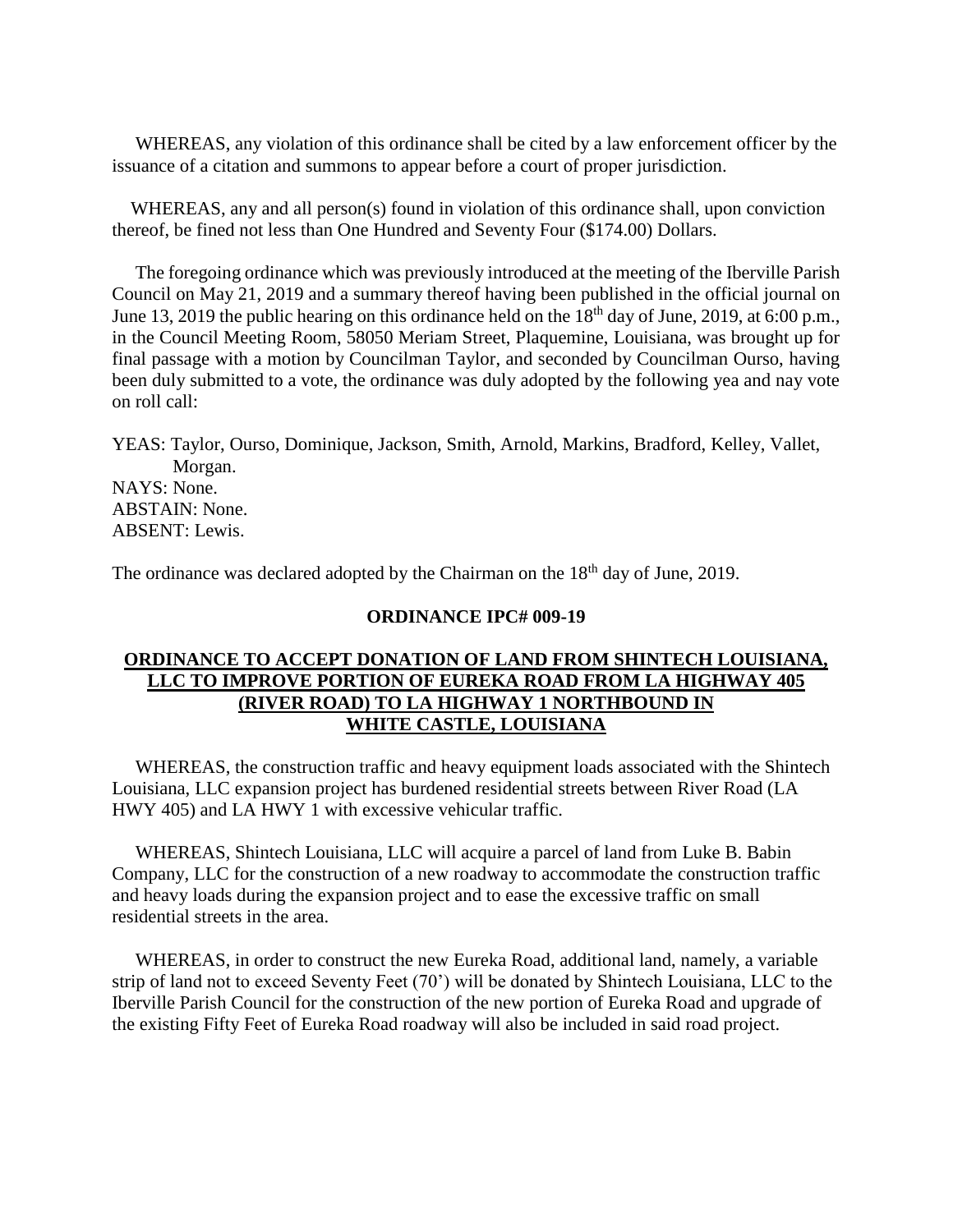WHEREAS, a portion of the existing Eureka Road will no longer be needed for a public purpose and this portion of the existing Eureka Road shall be abandoned in accordance with Louisiana law and revert back to the adjacent landowner.

A copy of the survey plat and description of the land to be donated is attached hereto and incorporated by reference as Exhibit "A", and a survey plat and description of the existing Eureka Road to be abandoned is attached and incorporated by reference as Exhibit "B". Parish President, J. Mitchell Ourso, Jr., shall be authorized to execute the documentation necessary for the said donation of land described hereon, and abandonment of the portion of Eureka Road.

 NOW THEREFORE, BE IT ORDAINED BY THE IBERVILLE PARISH COUNCIL AS FOLLOWS: Than J. Mitchell Ourso, Jr., Parish President, be and is hereby authorized to execute any and all documentation for the transfer by Act of Donation of the variable strip of land not to exceed seventy (70') feet from Shintech Louisiana, LLC to the Iberville Parish Council for the purpose of construction of a new portion of Eureka Road from LA Highway 405 (River Road) to LA Highway 1 North, and to formally abandon a portion of Eureka Road, all as depicted on Exhibits "A" and "B" attached hereto.

 The foregoing ordinance which was previously introduced at the meeting of the Iberville Parish Council on May 21, 2019 and a summary thereof having been published in the official journal on June 13, 2019 the public hearing on this ordinance held on the  $18<sup>th</sup>$  day of June, 2019, at 6:00 p.m., in the Council Meeting Room, 58050 Meriam Street, Plaquemine, Louisiana, was brought up for final passage with a motion by Councilman Taylor, and seconded by Councilman Ourso, having been duly submitted to a vote, the ordinance was duly adopted by the following yea and nay vote on roll call:

YEAS: Taylor, Ourso, Dominique, Jackson, Smith, Arnold, Markins, Bradford, Kelley, Vallet, Morgan. NAYS: None. ABSTAIN: None. ABSENT: Lewis.

The ordinance was declared adopted by the Chairman on the 18<sup>th</sup> day of June, 2019.

#### NEW BUSINESS

A) Introduction of Ordinances

The following ordinance was introduced by Mr. Songy:

1) Ordinance to establish rules/regulations at Iberville Parish Council Firing/Archery Range

Upon a motion by Councilman Smith, seconded by Councilman Markins, it was moved that a public hearing be held on Tuesday, July 23, 2019 at 6:00 p.m. on the introduced ordinances.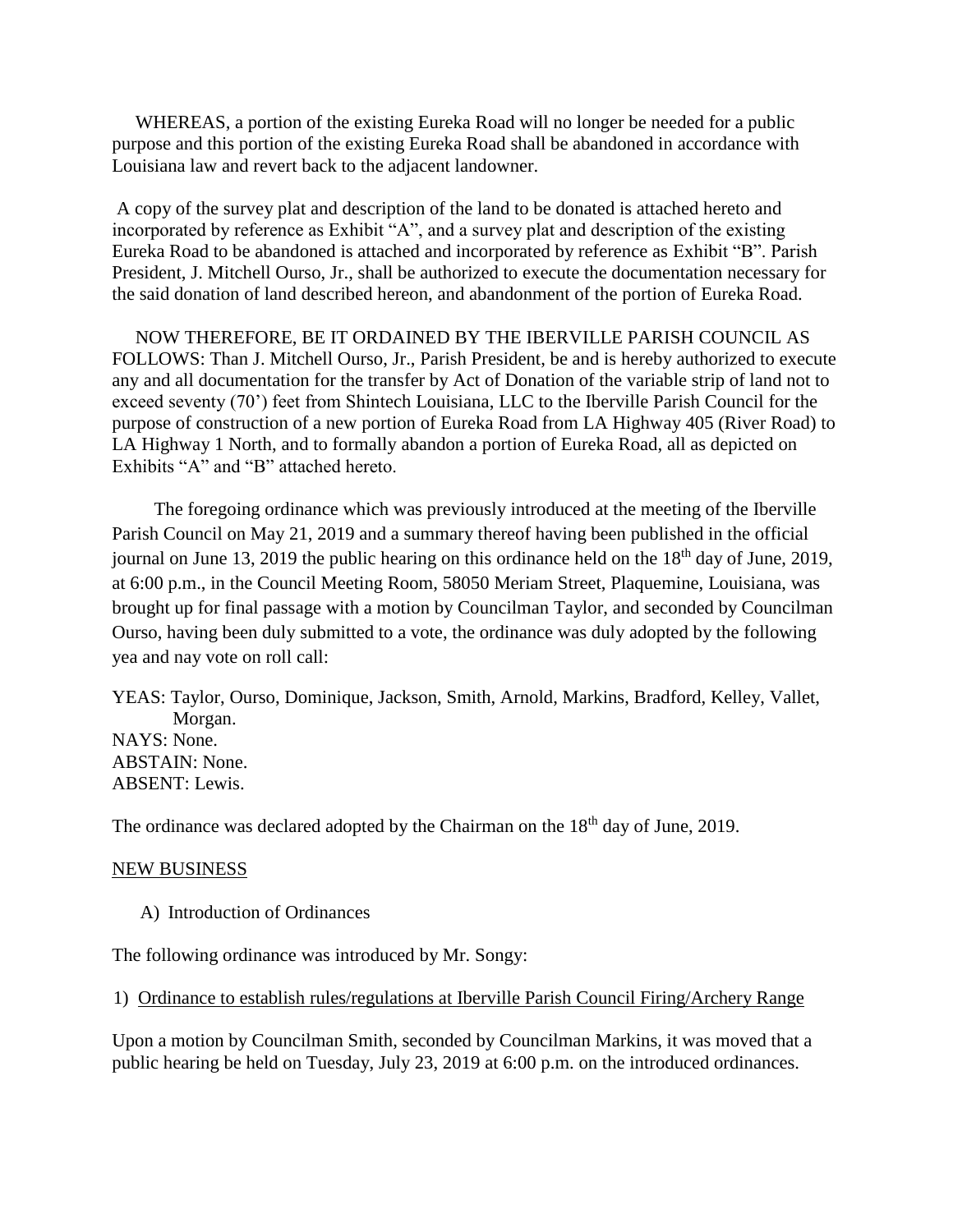The motion having been duly submitted to a vote, was duly adopted by the following yea and nay votes on roll call:

YEAS: Taylor, Ourso, Dominique, Jackson, Smith, Arnold, Markins, Bradford, Kelley, Vallet, Morgan. NAYS: None. ABSTAIN: None. ABSENT: Lewis.

The motion was declared adopted by the Chairman on June 18, 2019.

B) Motion to reschedule the July 16, 2019 Council Meeting to Tuesday, July 23, 2019 due to the Annual NACo Convention.

Upon a motion by Councilman Smith, seconded by Councilman Taylor, it was moved to reschedule the regular meeting of the Iberville Parish Council scheduled for Tuesday, July 16, 2019 at 6:30 p.m. has been changed to Tuesday, July 23, 2019 at 6:30 p.m.

The motion having been duly submitted to a vote, was duly adopted by the following yea and nay votes on roll call:

YEAS: Taylor, Ourso, Dominique, Jackson, Smith, Arnold, Markins, Bradford, Kelley, Vallet, Morgan. NAYS: None. ABSTAIN: None. ABSENT: Lewis.

The motion was declared adopted by the Chairman on June 18, 2019.

# RESOLUTION COMMITTEE REPORT

The Resolution Committee met on Tuesday, June 18, 2019 at 6:05 p.m., followed by the roll call with the following Resolution Committee Members only in attendance: Smith, Vallet, Markins, Jackson, Morgan, Dominique.

Absent: Lewis, Arnold, Kelley.

Councilman Arnold and Councilman Kelley are now present after the roll call.

The following resolutions were read aloud by Mr. Songy:

A) Resolution to select the Official Journal for the Iberville Parish Council for the period beginning July 1, 2019 and ending June 30, 2020

Councilman Markins made a recommendation to forward the resolution to the regular meeting, seconded by Councilman Vallet. The recommendation having been duly submitted to a vote was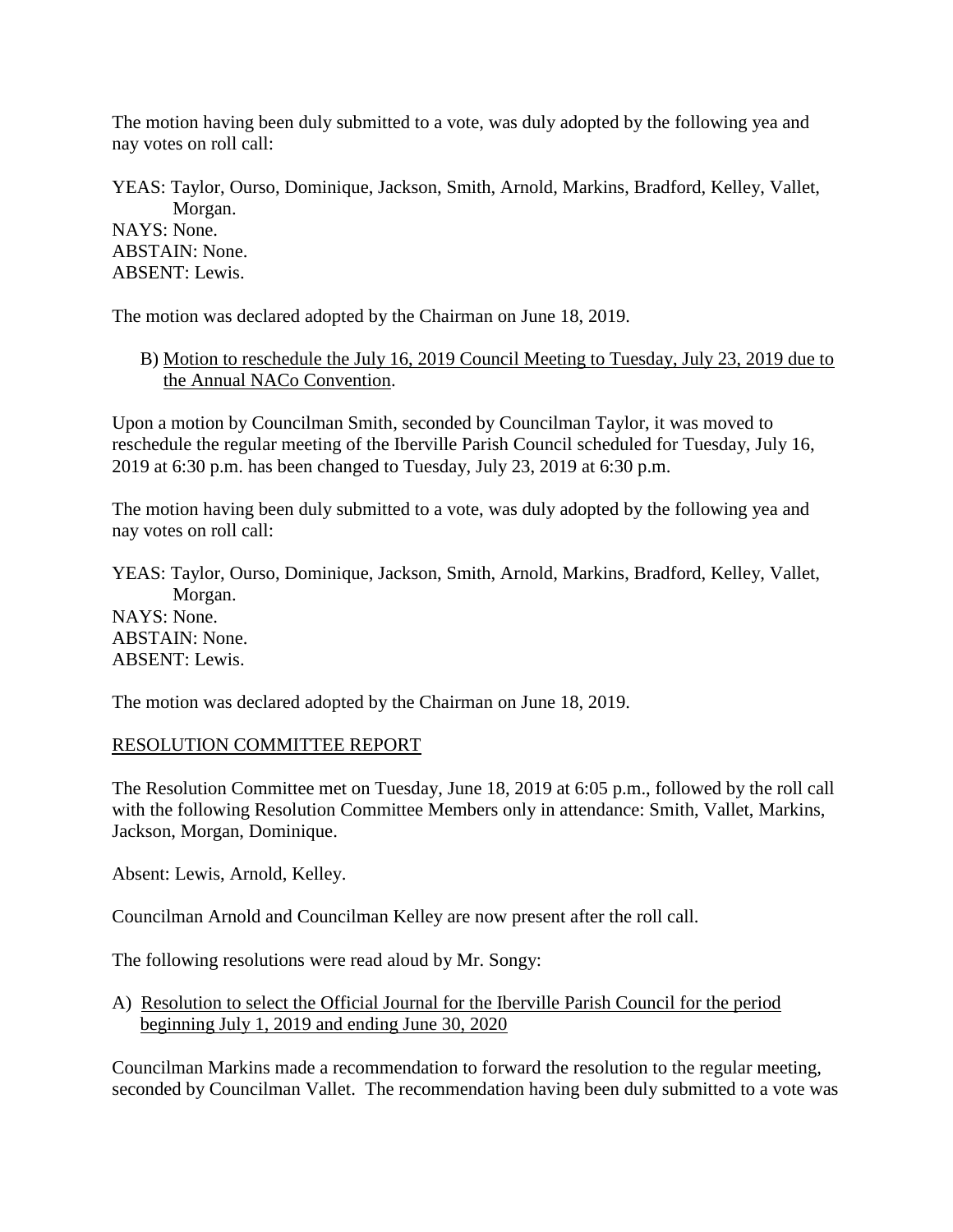duly adopted by the following yea and nay votes on roll call by Resolution Committee Members only:

YEAS: Smith, Vallet, Arnold, Kelley, Markins, Jackson, Morgan, Dominique. NAYS: None. ABSTAIN: None. ABSENT: Lewis.

The recommendation was declared adopted by the Chairman to forward this item to the regular meeting.

### ADDENDUM

Upon a motion by Councilman Kelley, and seconded by Councilman Vallet, it was moved to go into addendum and add the following item to the agenda. The motion having been duly submitted to a vote was duly adopted by the following yea and nay votes on roll call:

YEAS: Smith, Vallet, Arnold, Kelley, Markins, Jackson, Morgan, Dominique. NAYS: None. ABSTAIN: None. ABSENT: Lewis.

The motion was declared adopted by the Chairman.

B) Resolution to declare 2015 Dodge Ram truck as surplus property and provide for the transfer of vehicle to the Village of Grosse Tete

Councilman Arnold made a recommendation to forward the resolution to the regular meeting, seconded by Councilman Kelley. The recommendation having been duly submitted to a vote was duly adopted by the following yea and nay votes on roll call by Resolution Committee Members only:

YEAS: Smith, Vallet, Arnold, Kelley, Markins, Jackson, Morgan, Dominique. NAYS: None. ABSTAIN: None. ABSENT: Lewis.

The recommendation was declared adopted by the Chairman to forward this item to the regular meeting.

Upon a motion by Councilman Smith, and seconded by Councilman Markins, it was moved to go out of addendum. The motion having been duly submitted to a vote was duly adopted by the following yea and nay votes on roll call:

YEAS: Smith, Vallet, Arnold, Kelley, Markins, Jackson, Morgan, Dominique. NAYS: None.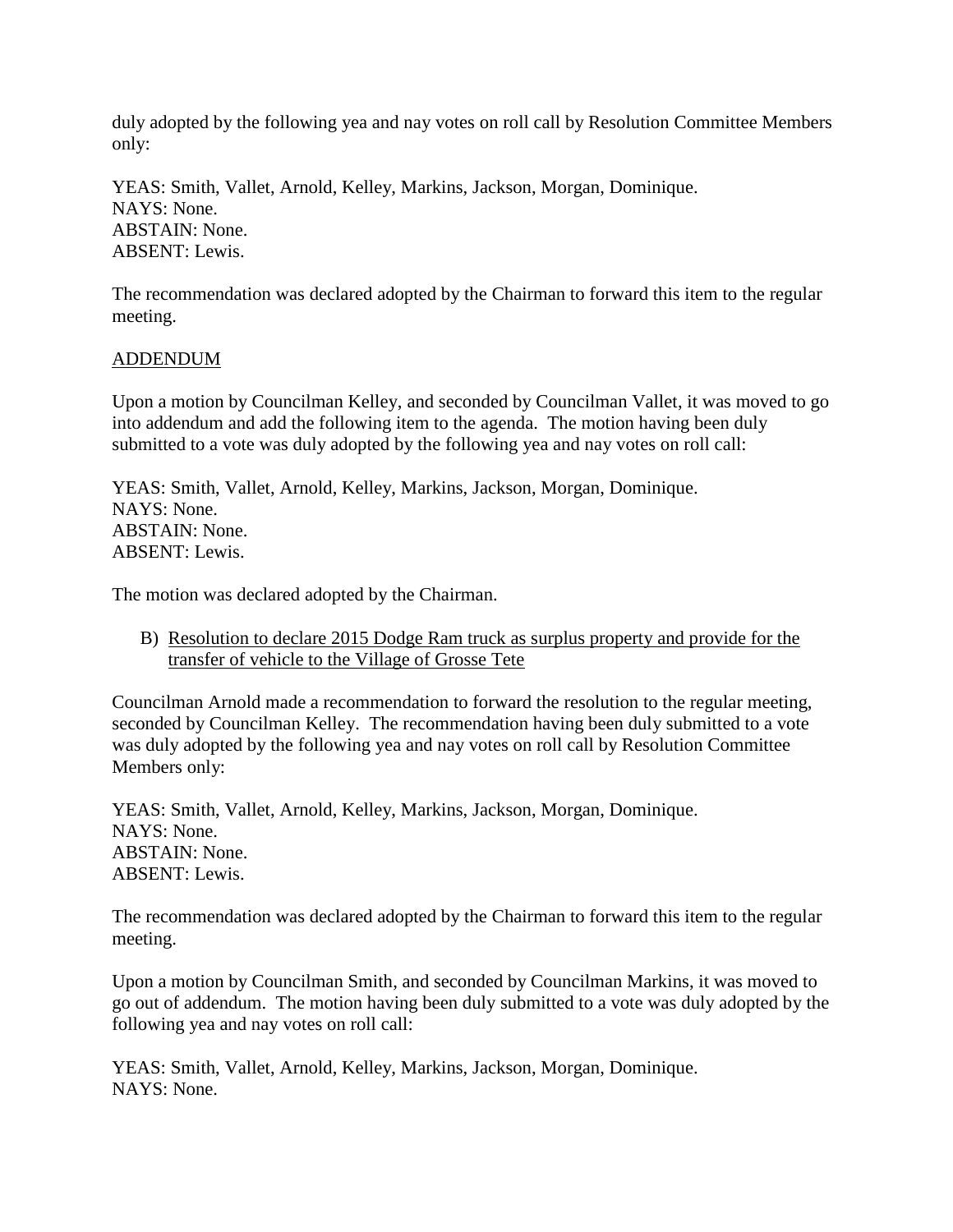ABSTAIN: None. ABSENT: Lewis.

The motion was declared adopted by the Chairman.

During the Regular Meeting:

## **RESOLUTION IPC# 2019-005**

## **RESOLUTION TO SELECT THE OFFICIAL JOURNAL FOR THE IBERVILLE PARISH COUNCIL FOR THE PERIOD BEGINNING JULY 1, 2019 AND ENDING JUNE 30, 2020**

The following resolution was introduced by Councilman Jackson, and seconded by Councilman Dominique.

WHEREAS, La. R.S. 43:141 provides that a Parish Council at its first meeting in June of each year shall select a newspaper as official journal for its Parish for a term of one (1) year.

WHEREAS, La. R.S. 43:142 further provides that the newspaper selected shall have been published in an office physically located in the Parish in which the governing body is located for a period of five (5) years proceeding.

WHEREAS, the Post-South newspaper is the only qualifying newspaper within the Parish of Iberville that meets the statutory criteria to be classified as the official parish journal.

WHEREAS, for the purposes of meeting the requirements of La. R.S. 43:150, the name and address, effective date of selection and the period for which the selection is effective of the official journal be filed with the Secretary of State.

NOW, THEREFORE, BE IT ORDAINED, by the Iberville Parish Council as follows: "That the 'Post South' newspaper be selected as the official journal for the Iberville Parish Council for the period of July 1, 2019 through June 30, 2020."

The above resolution was duly adopted in regular session on this  $18<sup>th</sup>$  day of June, 2019 by the following votes on roll call:

YEAS: Taylor, Ourso, Dominique, Jackson, Smith, Arnold, Markins, Bradford, Kelley, Vallet, Morgan. NAYS: None. ABSTAIN: None. ABSENT: Lewis.

The resolution was declared adopted by the Chairman on the  $18<sup>th</sup>$  day of June, 2019.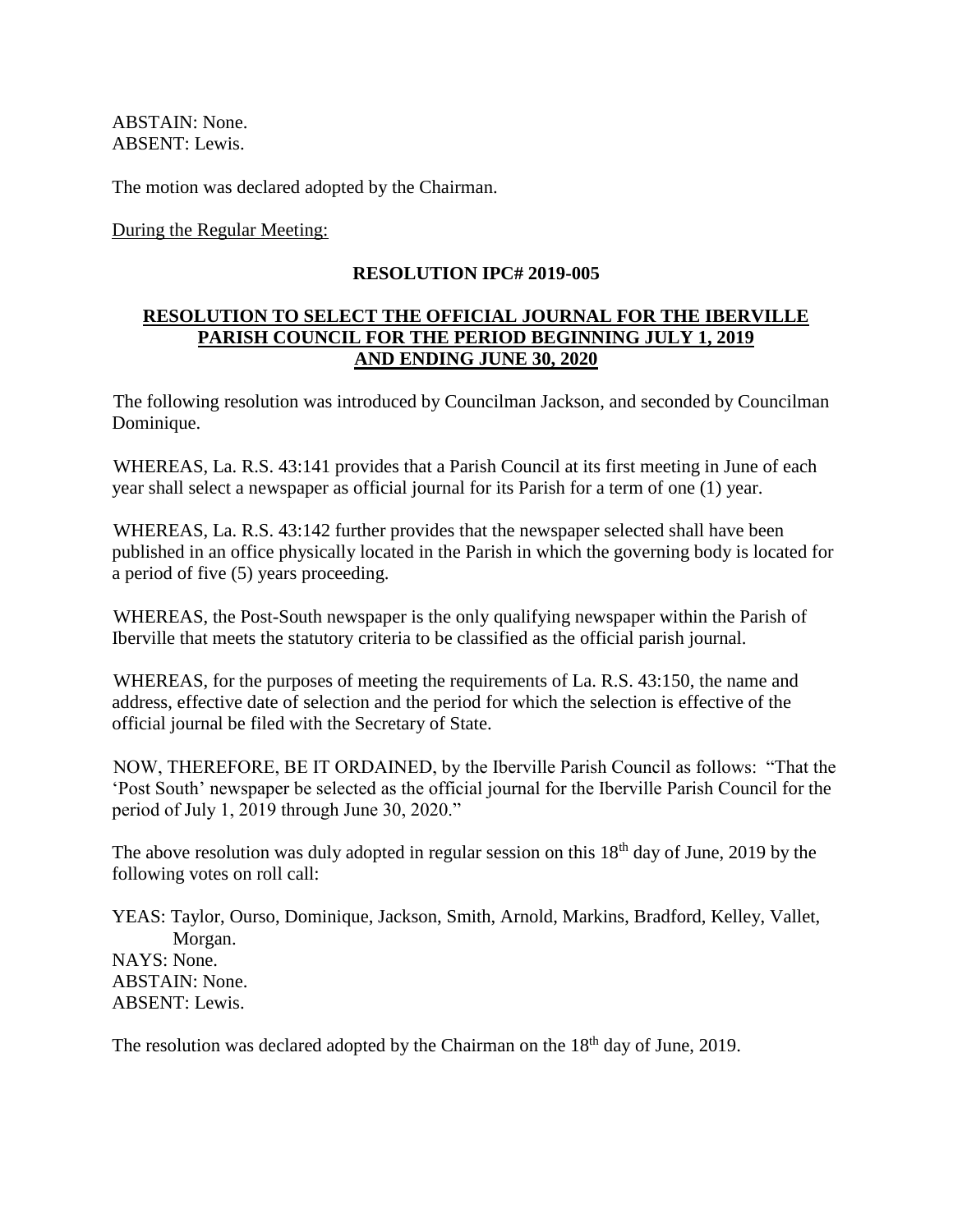#### **RESOLUTION IPC# 2019-006**

# **RESOLUTION TO DECLARE 2015 DODGE RAM TRUCK AS SURPLUS PROPERTY AND PROVIDE FOR THE TRANSFER OF VEHICLE TO THE VILLAGE OF GROSSE TETE**

 The following resolution was introduced by Councilman Jackson, and seconded by Councilman Dominique.

 WHEREAS, the Parish of Iberville, through its Parish Council, has been requested to declare as surplus movable property, one (1) 2015 Dodge Ram Truck, VIN 1C6RR6FTXFS581917, which is no longer required for use by the Parish and should be declared as surplus property.

 WHEREAS, LA. R.S. 49:125 provides that a political subdivision is authorized to sell surplus movable property at a public auction/sale, or pursuant to the provision of LA. Constitution of 1974, Article 7, Section 14, as amended, which provides that pursuant to a written agreement, the donation of the use of public equipment by a political subdivision upon request to another political subdivision for an activity or function the requesting political subdivision is authorized to exercise. (LA. Const. Art. 7, Sec. 14 (14).

 WHEREAS, the Village of Grosse Tete has requested the donation of a surplus truck from the Parish for providing services to its residents through its department of public works for maintenance of streets, drainage and public work projects within the Village of Grosse Tete.

 WHEREAS, pursuant to an intergovernmental agreement, the Parish Council shall transfer the 2015 Dodge Ram truck, VIN 1C6RR6FTXFSF81917, to the Village of Grosse Tete, for use in its Public Works Department.

NOW, THEREFORE, BE IT RESOLVED, by the Iberville Parish Council as follows:

 "That the used 2015 Dodge Ram truck, VIN 1C6RR6FTXFS581917, be declared as surplus movable property and be transferred to the Village of Grosse Tete according to law."

The above resolution was duly adopted in regular session on this  $18<sup>th</sup>$  day of June, 2019 by the following votes on roll call:

YEAS: Taylor, Ourso, Dominique, Jackson, Smith, Arnold, Markins, Bradford, Kelley, Vallet, Morgan. NAYS: None. ABSTAIN: None. ABSENT: Lewis.

The resolution was declared adopted by the Chairman on the  $18<sup>th</sup>$  day of June, 2019.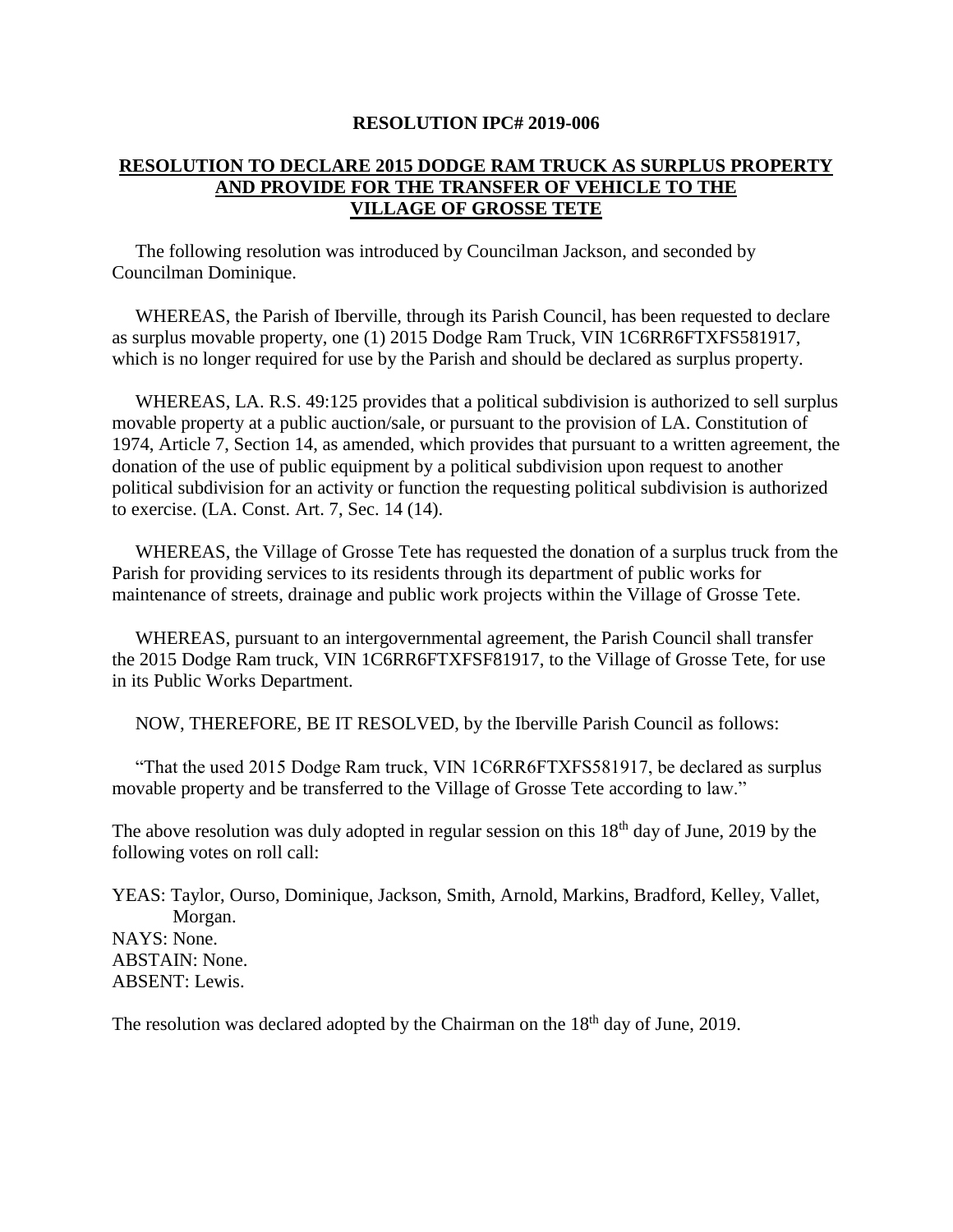## BOARDS & COMMISSIONS REPORT

The Boards and Commissions Committee met on Tuesday, June 18, 2019 at 6:08 p.m. followed by the roll call with the following Committee Members only in attendance: Vallet, Jackson, Markins, Smith, Arnold.

Absent: Lewis.

A quorum was present.

A) Re-appointment of Ms. Kathy D'Albor to the Capital Area Human Services District Board

B) Appointment of board member nominee Mr. Edward Songy, Jr. to the Capital Area Human Services District Board

C) Appointment of board member nominee Mr. David Hall to the Capital Area Human Services District Board

D) Appointment of board member nominee Mr. John Barlow to the Capital Area Human Services District Board

Upon a recommendation by Councilman Markins, and seconded by Councilman Bradford, it was recommended to forward the re-appointment of Ms. Kathy D'Albor, and also nominate Mr. Edward Songy, Jr., Mr. David Hall, and Mr. John Barlow to the Capital Area Human Services District Board. The recommendation having been duly submitted to a vote was duly adopted by the following yea and nay votes on roll call by Boards and Commission Committee Members only:

YEAS: Vallet, Jackson, Markins, Smith, Arnold. NAYS: None. ABSTAIN: None. ABSENT: Lewis.

The recommendation was declared adopted by the Chairman.

### During the Regular Meeting:

Upon a motion by Councilman Markins, and seconded by Councilman Bradford, it was moved to forward the re-appointment of Ms. Kathy D'Albor and also nominate Mr. Edward Songy, Mr. David Hall, and Mr. John Barlow to the Capital Area Human Services District Board. The motion having been duly submitted to a vote was duly adopted by the following yea and nay votes on roll call:

YEAS: Taylor, Ourso, Dominique, Jackson, Smith, Arnold, Markins, Bradford, Kelley, Vallet, Morgan. NAYS: None. ABSTAIN: None.